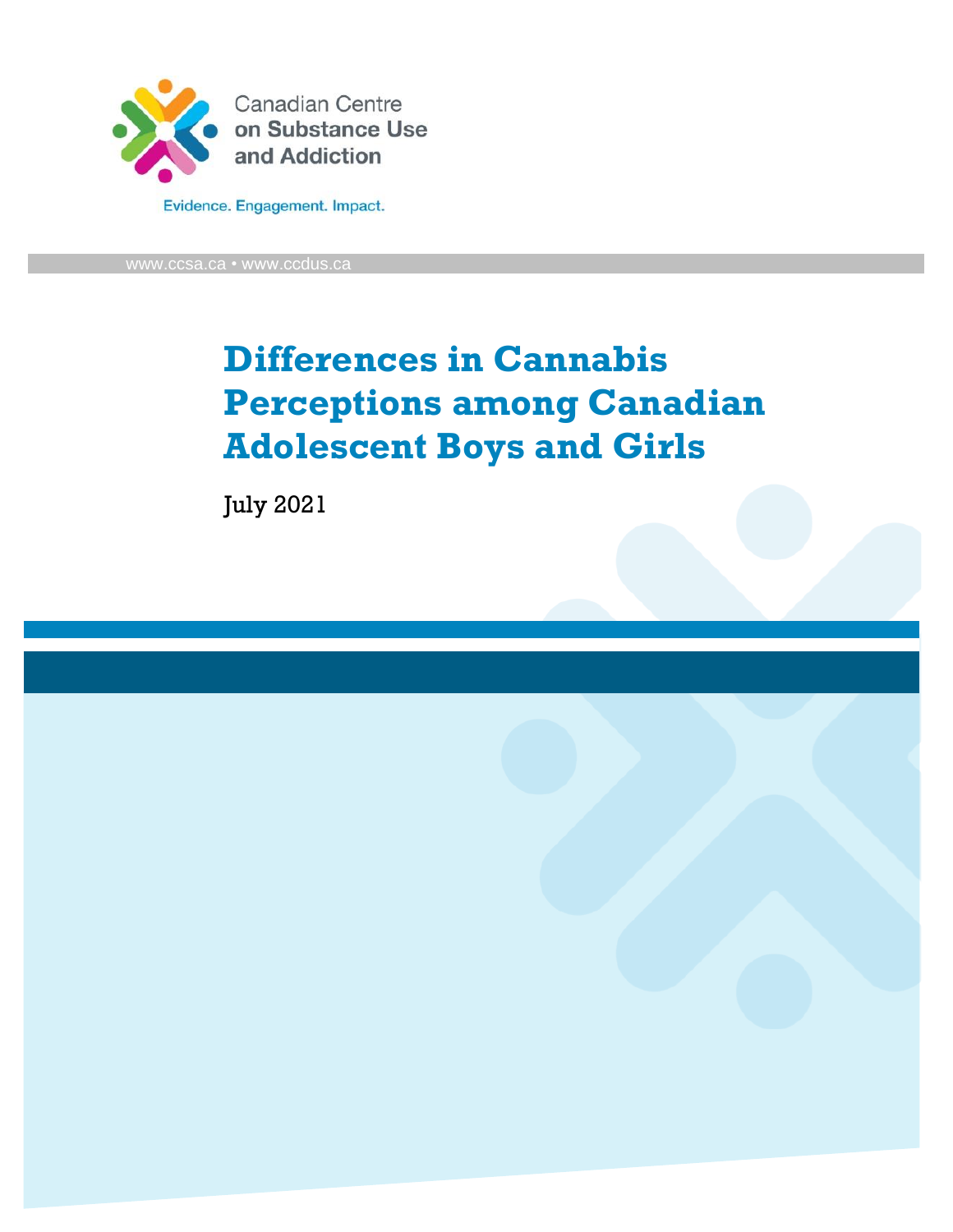# **Differences in Cannabis Perceptions among Canadian Adolescent Boys and Girls**

This document was published by the Canadian Centre on Substance Use and Addiction (CCSA).

Suggested citation: Goodman, A. (2021). *Differences in cannabis perceptions among Canadian adolescent boys and girls.* Ottawa, Ont.: Canadian Centre on Substance Use and Addiction.

© Canadian Centre on Substance Use and Addiction, 2021.

CCSA, 500–75 Albert Street Ottawa, ON K1P 5E7 Tel.: 613-235-4048 Email: info@ccsa.ca

Production of this document has been made possible through a financial contribution from Health Canada. The views expressed herein do not necessarily represent the views of Health Canada.

This document can also be downloaded as a PDF at www.ccsa.ca

Ce document est également disponible en français sous le titre :

*Différences dans les perceptions des adolescents et des adolescentes entourant le cannabis au Canada*

ISBN 978-1-77178-857-1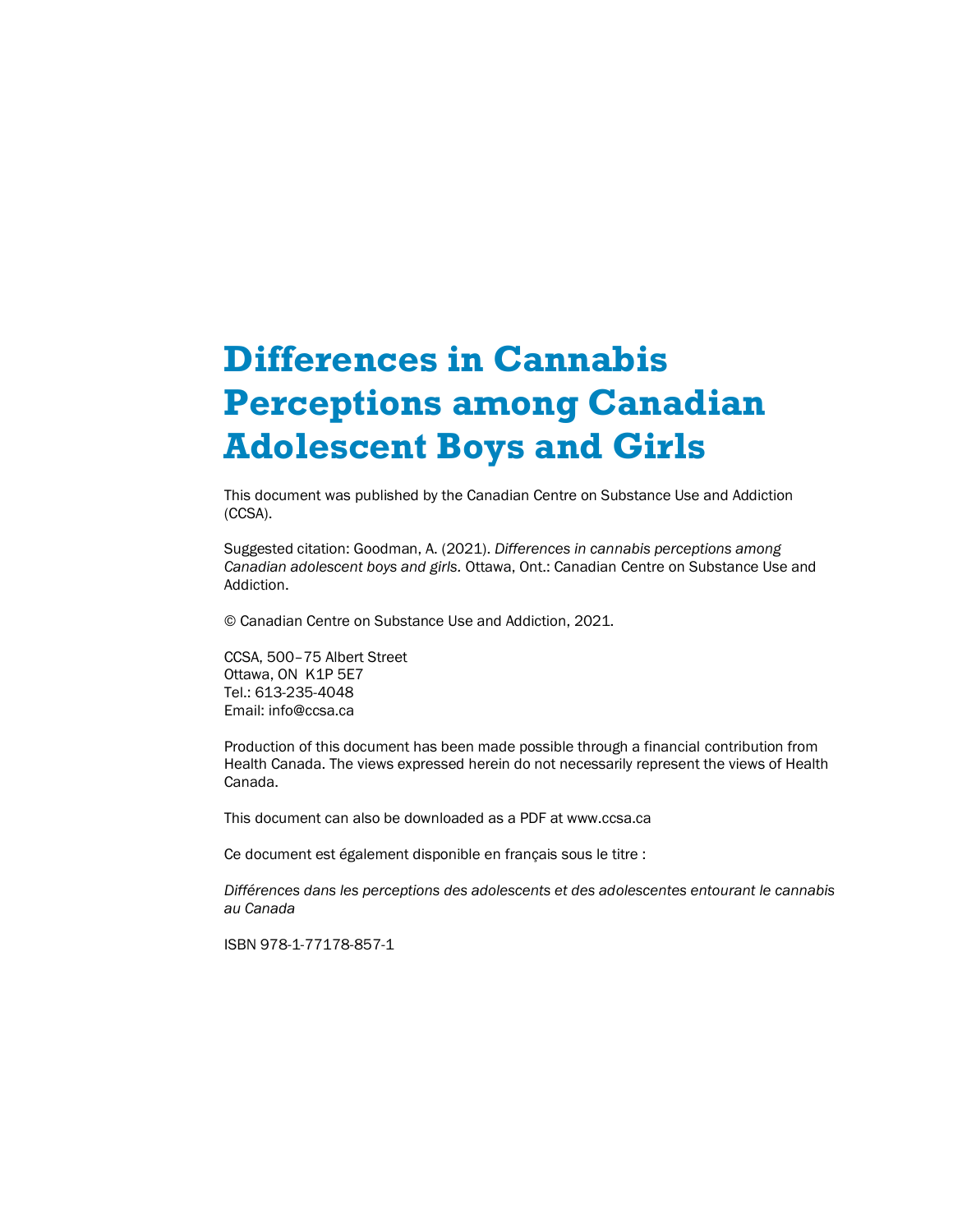

# **Table of Contents**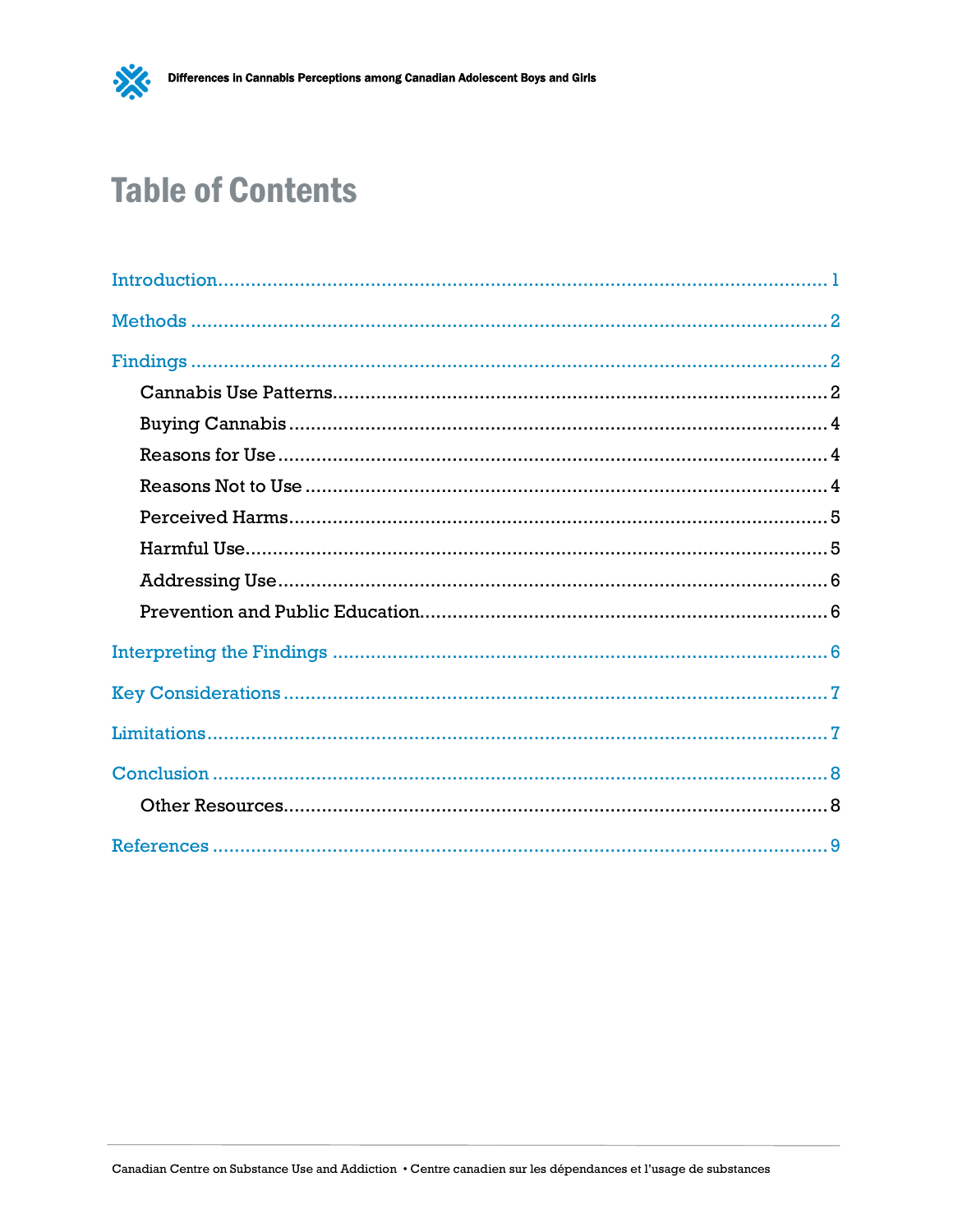

### **[Acknowle](#page-12-1)dgements**

The author wishes to acknowledge the external reviewer for their comments on an earlier version of this report.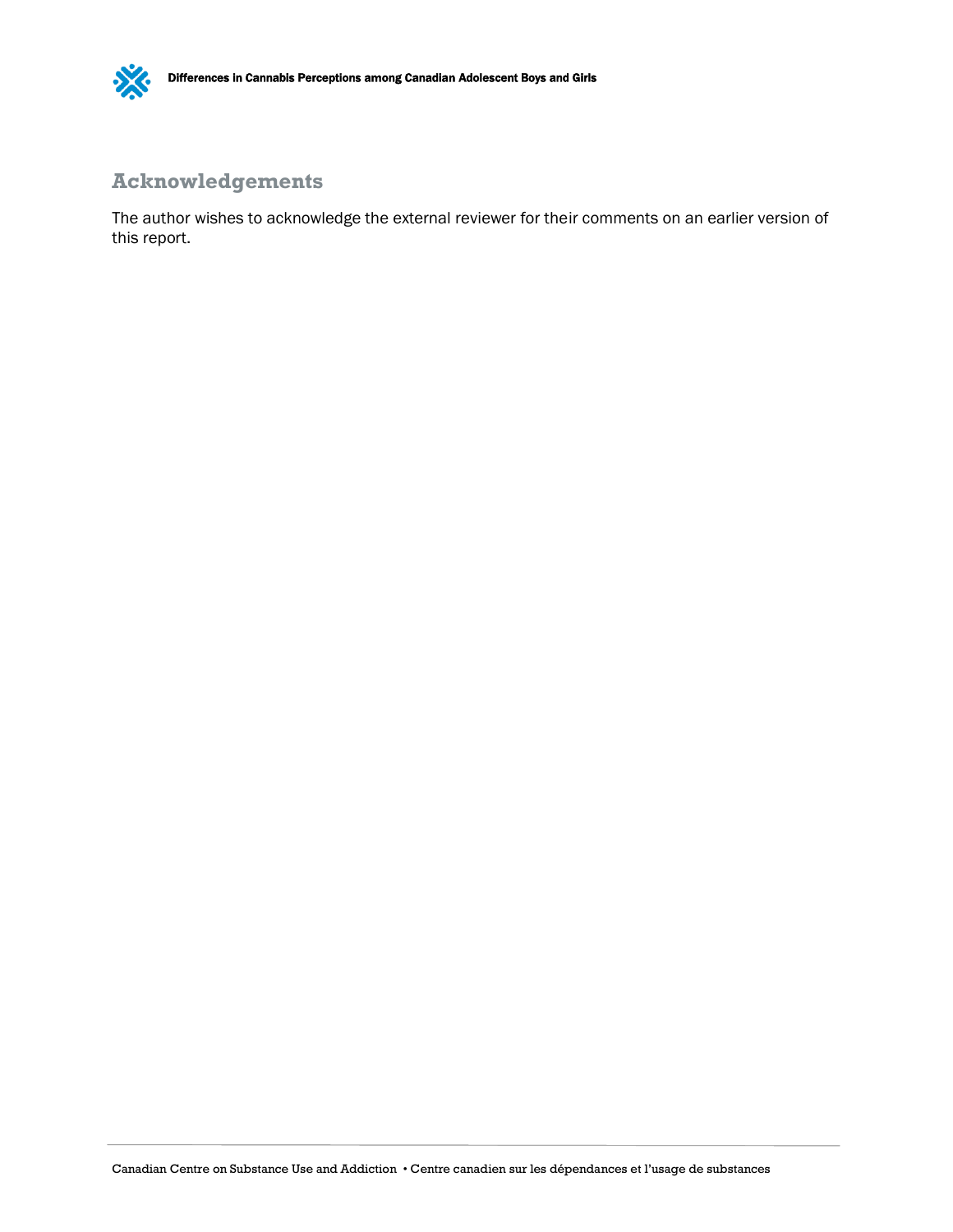

## <span id="page-4-1"></span><span id="page-4-0"></span>Introduction

#### **Key Findings**

- There are gender-specific harms and risks associated with cannabis use that have implications for prevention and public education.
- Boys and young men reportedly use cannabis more frequently and heavily than girls and young women.
- Girls and young women are less likely to purchase cannabis openly or publicly than boys and young men.
- Girls and young women are concerned about social disapproval of their cannabis use and may attempt to hide their use.
- Both young men and women are aware of the evidence-based harms of cannabis use.
- Young men and women are not comfortable going to parents or school counsellors about their concerns with cannabis use.
- Legalization has been a catalyst for cannabis conversations in the home.

A regulatory system for the legal sale of non-medical cannabis in Canada has been in place since October 2018, with the legal purchasing age ranging from 18 to 21, depending on province or territory. The legal, social and health impacts of this change should be monitored. Emerging evidence shows that cannabis use patterns differ across sex and gender groups, including differences in frequency and modes of use (Statistics Canada, 2020; Friese, Slater, Annechino, & Battle, 2016). Gender norms, roles and relations affect cannabis use patterns among men, women, boys and girls (Hemsing & Greaves, 2020) and evidence suggests that adhering to traditional gender norms can put youth at increased risk for potentially harmful behaviours. For example, an adolescent male who is more adherent to gender-typical behaviour is more likely to binge drink<sup>1</sup> and use substances earlier than one who is less adherent (Wilkinson, Fleming, Halpern, Herring, & Harris, 2018). Gender norms evolve over time, so cannabis use patterns among Canadian young people should be assessed with a sex and gender lens on an ongoing basis.

This report is on a study, the objectives of which were to identify how gender differences in cannabis perceptions and behaviours contribute to the risk for harms of cannabis use in young women and young men.<sup>2</sup> Identifying these differences will increase the understanding of how gender roles, norms and relations may affect patterns of cannabis use, with the goal of tailoring public education and prevention messaging to gender groups. The report is intended for a diverse audience including prevention specialists, educators, researchers, policy makers and youth allies.<sup>3</sup>

<sup>1</sup> Binge drinking is defined as four or more drinks in one sitting for women and five or more for men.

<sup>2</sup> This study was unable to include other genders and planning is underway to conduct further research with youth of other genders.

<sup>3</sup> Youth allies are people in the lives of young people with the opportunity to support and nurture open discussions with them about topics such as cannabis. Youth allies can include parents, family members, teachers, coaches, counsellors, healthcare professionals or any other person trusted by young people.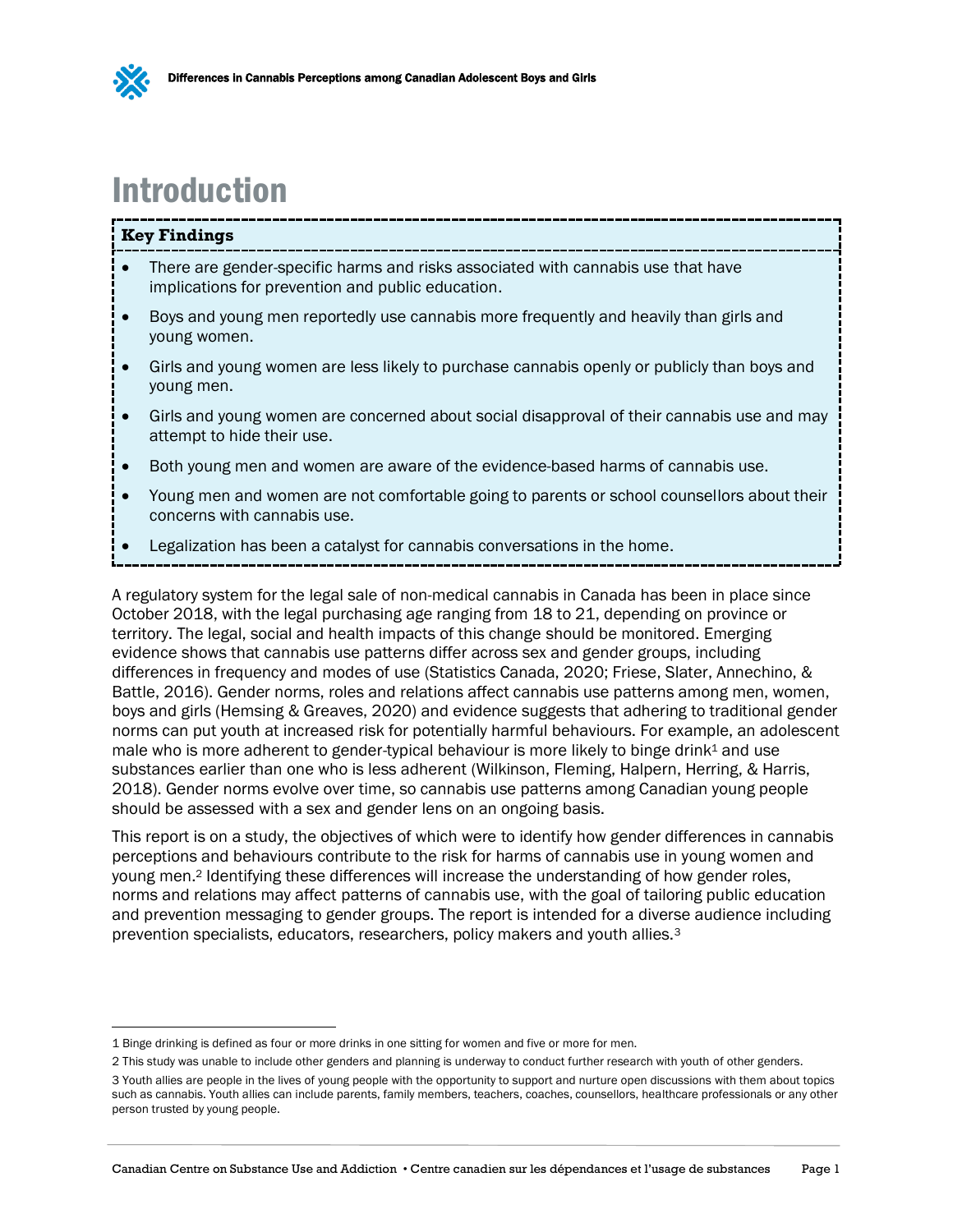## <span id="page-5-3"></span><span id="page-5-0"></span>Methods

We conducted ten focus groups with youth ages 14 to 18 across Canada. Two of the groups were in French. Groups were divided by those who identified as boys or young men and those who identified as girls or young women. A total of 89 young people participated in the study. Almost 80 per cent of the sample was between the ages of 15 and 17. Just over half of the participants identified as boys or young men. Over 50 per cent of participants reported they had never used cannabis. Almost a quarter said they had tried it once or twice and may or may not try it again. Fifteen per cent reported what they perceived as occasional use while seven per cent reported what they considered frequent use.

The data were analyzed using qualitative research methods (Braun & Clarke, 2006; Frith & Gleeson, 2004) with the assistance of NVivo 12 software. Researchers applied sexand gender-based analysis (SGBA) to the data to examine the impact of gendered factors and dynamics in youth

Sex, which is not discussed in this report, refers to biological factors such as metabolism, hormones, anatomy or organ function that differ among males and females. These factors can impact the effects of cannabis. While less is known about sex and cannabis, there are indications that females may be more sensitive to its effects and may transition to cannabis use disorder faster than males (Kerridge, Pickering, Chou, Saha, & Hasin, 2018; Fogel, Kelly, Westgate, & Lile, 2017). Both sex and gender interact to affect cannabis use patterns (Greaves & Hemsing, 2020; Brabete, Greaves, Hemsing, & Stinson, 2020).

cannabis use that may contribute to behaviours that could cause harm. (For more information about SGBA, se[e Sex, Gender and Equity Analyses.](https://www.ccsa.ca/sites/default/files/2020-01/CCSA-Sex-Gender-Equity-Analysis-Report-2020-en.pdf))

This study received ethics approval from Advarra Institutional Review Board.

## <span id="page-5-4"></span><span id="page-5-1"></span>**Findings**

#### <span id="page-5-2"></span>**Cannabis Use Patterns**

When discussing frequency of use, the majority of focus group participants agreed that boys and young men use cannabis more often and in larger amounts than girls and young women. This finding is consistent with national data (Statistics Canada, 2020; Chen, Martins, Strain, Mojtabai, & Storr, 2018). Young women suggested this difference might be because there is more social disapproval attached to girls using cannabis frequently and they are more likely to be labelled or judged negatively for their use. Participants felt girls are more likely to use cannabis in a social setting such as a party, where boys use cannabis any time during the

<span id="page-5-5"></span>Gender refers to the socially constructed roles, behaviours, expressions and identities of girls, women, boys, men and gender diverse people. It influences how people perceive themselves and each other, how they act and interact, and the distribution of power and resources in society. Gender is usually conceptualized as a binary (girl/woman and boy/man) yet there is considerable diversity in how individuals and groups understand, experience, and express it (Canadian Institutes of Health Research, [Definitions of Sex and Gender\)](https://cihr-irsc.gc.ca/e/47830.html).

week, in any environment and while alone, which is also supported by research (Goncy & Mrug, 2013). One female participant described this difference:

"Girls use [cannabis] more as a group activity. I have that impression while guys will be more regular, or it is something that they do on a daily basis. But girls are more like, it's like going to the bathroom with a group of girls."

Both girls and boys noted that youth mix their cannabis use with other substances such as alcohol, a practice called "crossing."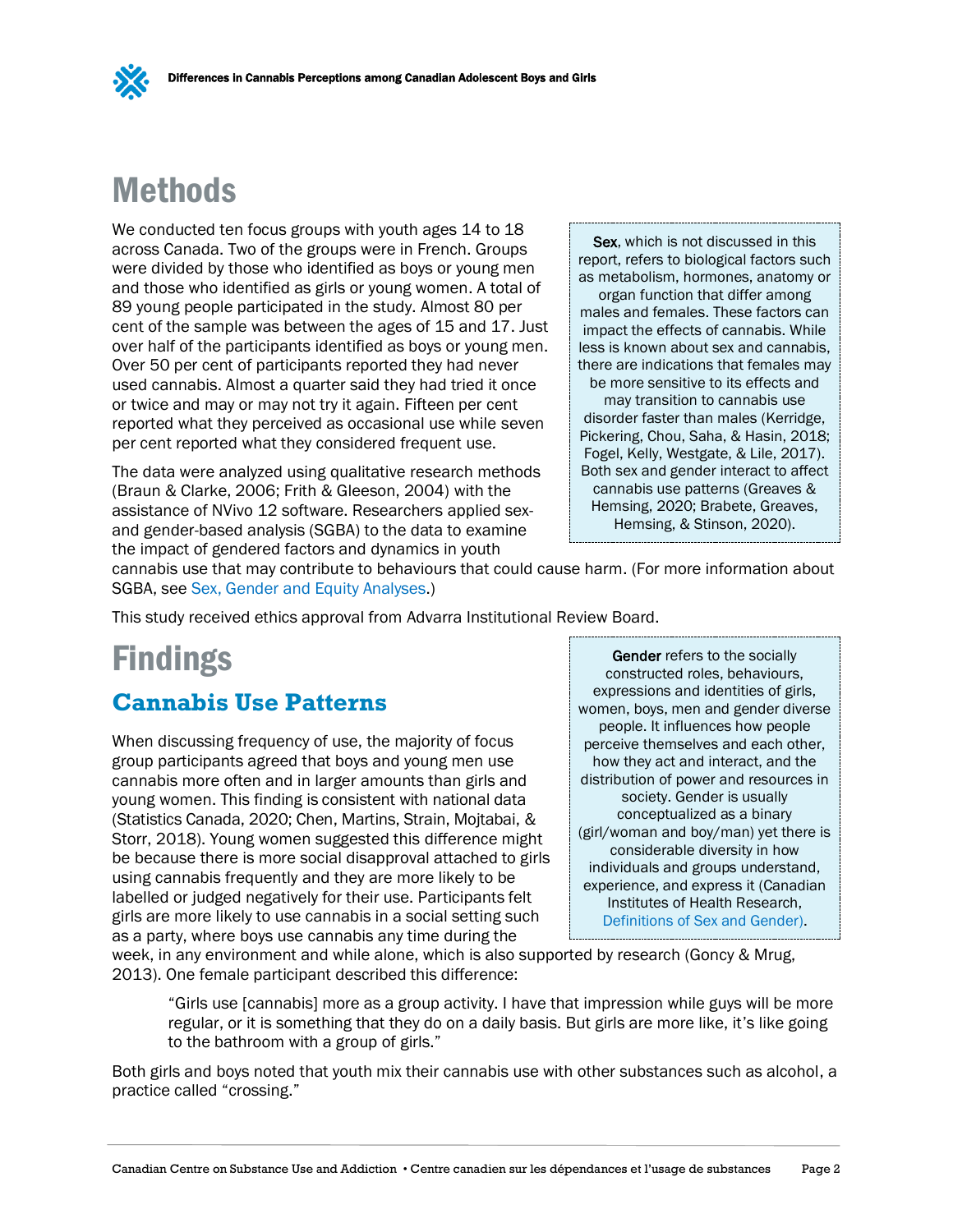The ways in which youth use cannabis, as described by participants, included bongs, <sup>4</sup> vapes, joints, blunts, dabs, edible cannabis, poppers and pipes. Both boys and girls agreed that edible cannabis is not popular among their age group. They reasoned that this was because edible cannabis is harder to find than dried cannabis. Furthermore, young people are concerned with the unknown contents of illicit, pre-made edible cannabis.<sup>5</sup> They also said that edible cannabis takes too long to start working, putting them at risk for overconsumption. However, participants felt girls were more likely than boys to use edible cannabis because eating edible cannabis is more discreet than smoking, an observation that is also supported in the literature. For example, Friese and colleagues (2016) found that males and females agreed that females are more likely to use edible cannabis to avoid the smell and ensure they are not publicly identifying themselves as "cannabis users."

Bongs were the method of use most often mentioned, including hand-crafted bongs such as those made from apples. <sup>6</sup> Participants agreed that bongs were more commonly used among boys and young men and noted the competitive nature of "bong hits." Specifically, young men were considered "wusses" if they did not "hit a bong hard." On the contrary, girls were not expected to take part in this type of heavy use. This detail is supported in research where females reported being intimidated by bong use (Dahl & Sandberg, 2015). Girls and young women also noted they were not under the same pressure as boys and young men to consume large amounts of cannabis as often. Young men felt young women used cannabis in more "feminine" ways, such as joints or vapes, which allowed for easier consumption of smaller amounts.

Many participants emphasized vaping nicotine is pervasive among teens. The increase in popularity of vaping both nicotine and cannabis in Canada and in the United States has been confirmed by quantitative studies (Hammond et al., 2019; Johnston et al., 2020). Both young men and women reported that vaping was "huge" in their high schools, most often taking place in bathrooms. One participant said her school had resorted to removing bathroom doors and implementing vaping fines to deter the activity. Vaping nicotine was reported to occur on the bus, in cafeterias and in classes. Participants felt vaping devices were popular because they are easier to use and do not require a person to go outside to light the device. They are also easier to conceal since they are small and do not smell. Participants reported that those who use vapes could hide their use by exhaling vapor in their shirt sleeves and behind desks.

Participants were unclear on the harms of vaping nicotine and cannabis. They were aware of the negative reports in the media about vaping deaths, but only some thought that these were related to illegal cannabis vaping cartridges. Male participants noted that vapes were sold on Snapchat and some participants theorized that vaping nicotine is a gateway to vaping cannabis and using other substances. One male participant reasoned this was owing to tolerance to nicotine dosages:

"He started off as a good kid, but then he went and started not smoking weed but he started vaping. And he started vaping a lot, went from like one per cent to two per cent, three per cent to five per cent to six per cent nic. So, he went and ended up at like 50 nic. And he said, you know, I guess I'm bored, so I'm going to try weed. And from there, he went to weed."

<sup>4</sup> Also known as a water pipe, where the smoke is drawn through water to cool it and filter out small particles before inhaling it. 5 Of note, participants were not specifically asked about the use of regulated (licit) or non-regulated (illicit) cannabis. A majority of participants were not of legal age to purchase cannabis when participating. If youth specified a cannabis source, it is noted in the text. 6 This method involved drilling holes in apples, placing cannabis inside and smoking it using the holes.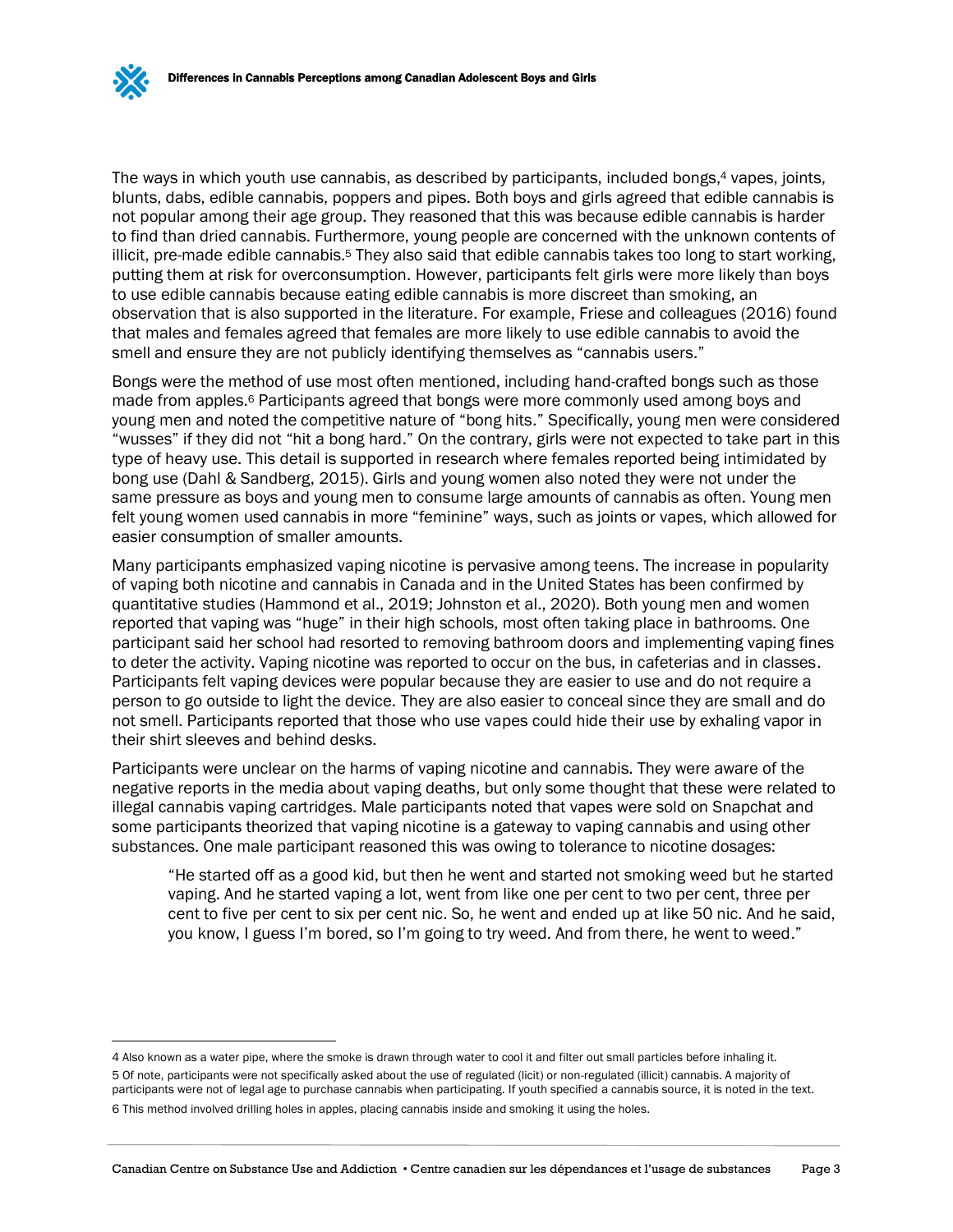### <span id="page-7-3"></span><span id="page-7-0"></span>**Buying Cannabis**

Some participants thought it was traditionally young men who were "most responsible" for purchasing cannabis, but others felt that gender might not play a role. Some young men and boys suggested that young women and girls may be "smarter" and have a male purchase their cannabis because buying cannabis can be "sketchy" or dangerous. They noted purchasing illicit cannabis can be a safety issue, especially for girls. That said, girls noted they had been put in positions at social events where they were required to make a purchase, even though boys were present. One female participant said that a girl she knew who frequently uses cannabis would consistently purchase her own cannabis using the same dealer. These observations are less consistent with previous qualitative findings, which found that females relied on males for access to cannabis (Dahl & Sandberg, 2015).

One gender difference reported by girls and young women about cannabis acquisition was that girls are more discreet than boys when making cannabis purchases and boys are more open. Both groups noted that social media were often used to advertise when a young man was selling cannabis or to announce when someone wanted to purchase cannabis. Videos of popular methods of cannabis use were also posted (e.g., Snapchat, YouTube videos of cannabis vaping contests). One girl reported:

<span id="page-7-4"></span>"I think that in terms of social media, from what I see, it is more the guys who are going to sell, and even put it on Snapchat. They are going to sell it publicly; they will put it on their story, saying that they sell this. Girls might [purchase cannabis], but more discreetly. That is perhaps why we do not necessarily know [if a girl uses cannabis]. I do not think there are great differences for guys and girls, it really depends on your environment."

#### <span id="page-7-1"></span>**Reasons for Use**

Youth were asked why their peers may choose to use cannabis. Both boys and girls reported similar reasons for cannabis use and did not feel these reasons varied greatly by gender. The most popular reasons for use included the influence of peers and peer pressure, as well as the need to connect with or fit in with a social group. Another popular reason for use was for relief from stress or mental health issues. Specifically, many participants said youth use cannabis to escape from stress, anxiety and depression, to help them sleep and manage chronic pain. As one female participant reported, both young men and women may use for these reasons:

"I know both – guys and girls; I know a guy who smokes up to forget his problems, but does it to look cool, and even hides that he smokes weed. I know a girl who does this regularly because she has anxiety and it helps her to sleep."

Other reasons to use included curiosity, to increase the enjoyment of an activity and because cannabis use is portrayed positively in the media and online. These reasons are consistent with a previous qualitative study (McKiernan & Fleming, 2017). A few female participants noted the use of cannabis for "weight loss," while a couple of males mentioned the use of cannabis to solidify someone's status or reputation.

#### <span id="page-7-5"></span><span id="page-7-2"></span>**Reasons Not to Use**

There was also agreement among the participants about some of the reasons youth might not use cannabis. Both young men and young women participants cited permanent negative effects on the body, such as the lungs and the brain. One young woman said: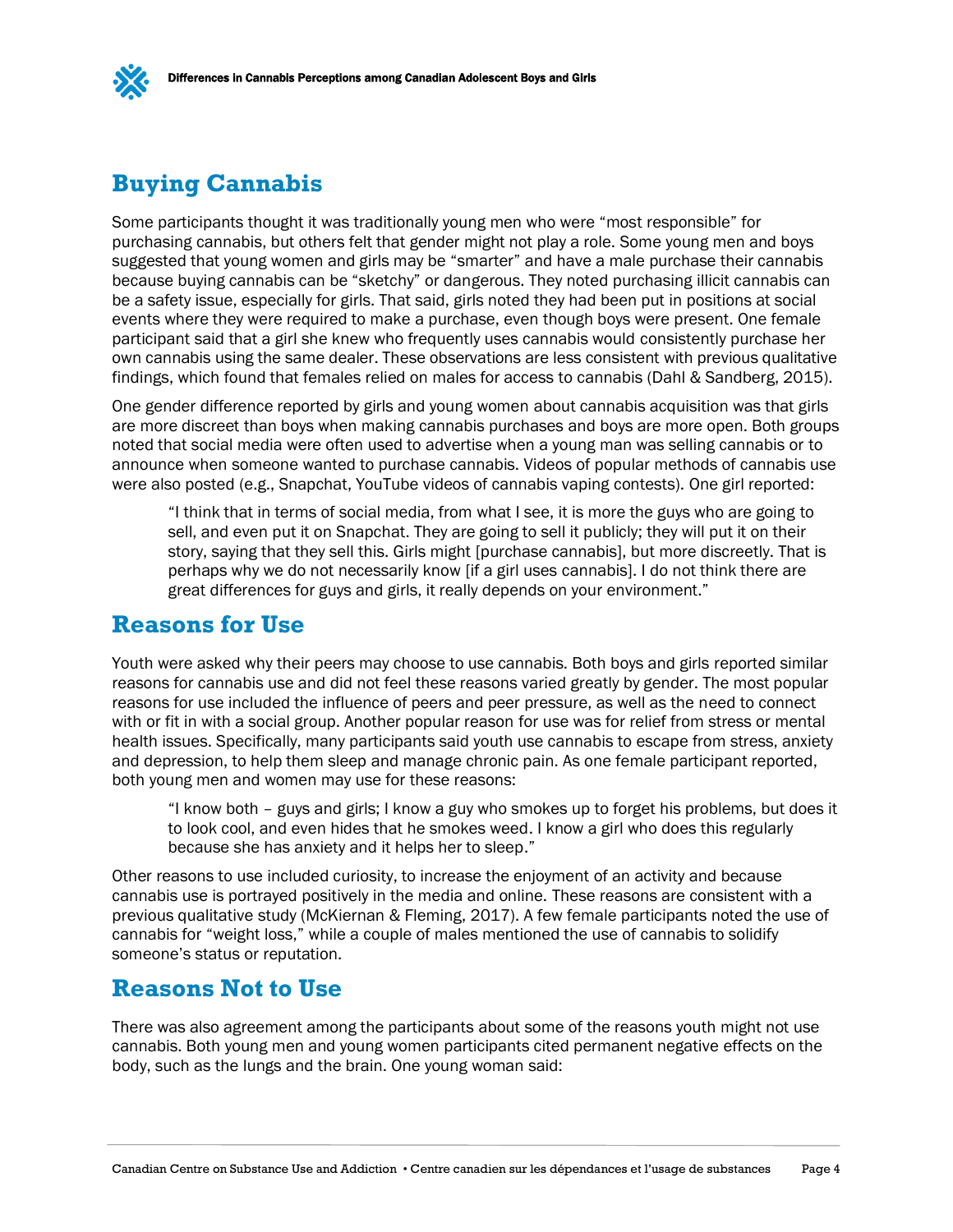"There are other studies that say [cannabis] can kill up to 10 per cent of your brain, your memory. And it will be damaged for life. So, I think it is an uncertain domain and people do not want to take that risk."

Participants also noted that young people might not use cannabis because it is against their beliefs or they fear family disapproval, legal consequences or becoming "addicted." Participants agreed with the assumption that some young people might not use cannabis because their friends do not use it or would look down upon this behaviour.

However, there were some differences as well. Young men more often mentioned the cost of cannabis and difficulty in buying cannabis as barriers to use. Young women reported concerns around a "bad trip" due to cannabis and the issue of their safety while impaired, such as risk of sexual assault. Interestingly, young men more often mentioned judgment or getting a bad reputation as a reason not to use cannabis, as well as the effect of use on their future endeavours (e.g., school performance and sport scholarships).

### <span id="page-8-2"></span><span id="page-8-0"></span>**Perceived Harms**

When probed more specifically about the potential harms of using cannabis, the girls and young women provided more examples than the boys and young men. However, the nature of the harms was agreed upon by both genders and included effects on brain development, damage to lungs and the potential for use to trigger a mental illness. They also agreed on the dangers of driving "high" and the effects of cannabis on reaction time and decision making. Finally, the risk of cannabis being laced with something dangerous and "sketchy situations" inherent to buying illicit cannabis were mentioned by both genders as among perceived harms.

### <span id="page-8-3"></span><span id="page-8-1"></span>**Harmful Use**

When participants were asked what constituted harmful or problematic cannabis use, both young men and young women agreed on several qualifications. They considered cannabis use harmful if the person:

- Uses every day;
- Is addicted to or "needs" cannabis;
- Cuts school or other activities due to use or uses cannabis before work or school;
- Uses cannabis to "get through the day" or to self-medicate for sleep or anxiety issues;
- Builds tolerance to effects;
- Experiences negative effects on motivation and relationships;
- Prioritizes purchasing cannabis over other necessities or sells possessions to buy cannabis;
- Engages in risky behaviour like impaired driving or purchasing from a "sketchy" dealer; and
- Experiences mental health issues due to use.

The young women also mentioned that using cannabis alone or in isolation, looking forward to use and becoming aggressive if they could not use as concerning, while young men noted that passing out or vomiting ("greening out") due to cannabis use was a sign that the behaviour had become harmful. Of note, these are symptoms of chronic cannabis use or cannabis use disorder (Patel & Marwaha, 2020), illustrating that youth can identify some of the features of clinically harmful use.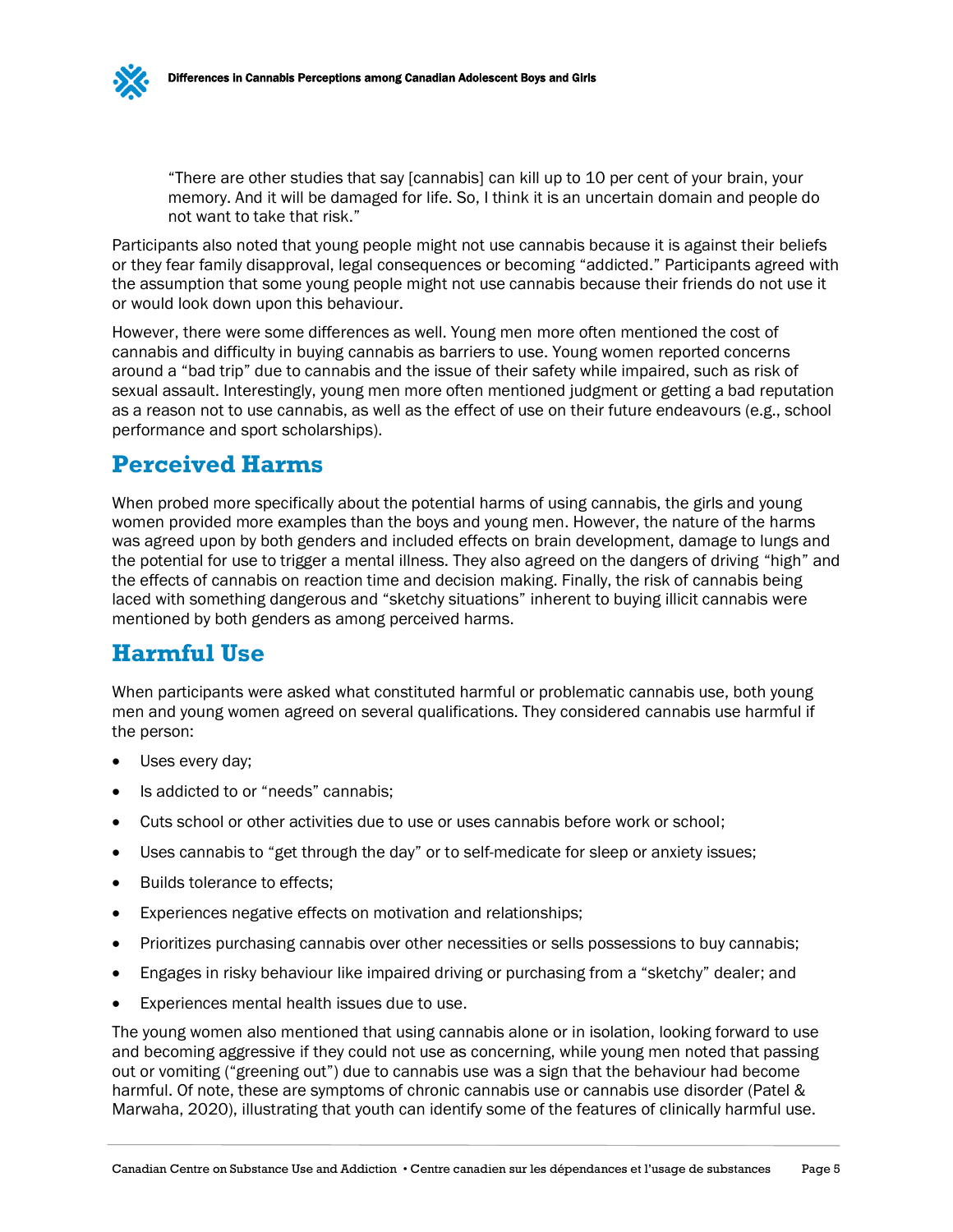### <span id="page-9-3"></span><span id="page-9-0"></span>**Addressing Use**

Participants were asked how they would help a friend who they felt was experiencing problematic cannabis use or what they would do if they themselves were experiencing problematic use. Both groups said they would take such issues to a doctor or therapist, a close friend, someone their own age or an adult they trusted and with whom they were comfortable. Their main concern was preventing parents from finding out about their own problematic use or that of a friend.

In general, to curb cannabis use respondents suggested distracting themselves or others from using cannabis by filling their time with activities unrelated to cannabis use. Tactics suggested by the young women to help someone with problematic use included showing their friends disturbing images of the harms of use or suggesting harm reduction approaches, such as switching to vaping. The young men had a different approach and said they would simply offer to be there for that person by offering them a place to stay or a shoulder to lean on, as it is not an option to go to a person of authority to address the issue. They would not try to push their friend to stop as they felt this approach is not effective. However, some young men suggested more aggressive approaches, such as cutting their friend off from their dealer, breaking their dab pen or calling them names.

### <span id="page-9-4"></span><span id="page-9-1"></span>**Prevention and Public Education**

Participants noted that substance use information was available in their schools via posters or substance use programming delivered through the curriculum. Many participants mentioned that school counsellors were available to discuss cannabis concerns, but they did not seem comfortable with this option. Instead, they would access external resources like a Kids Helpline or community treatment.

In terms of discussions in the home about cannabis use, there were clearly conversations happening between parents and young people, but the types and frequency of the conversations varied greatly. Both youth and parents are influenced by their exposure to medical cannabis use by adults, with some youth mentioning that their parents, family members or family friends were using cannabis to address an ailment. This medical use was often the starting point for a family discussion about cannabis use. Legalization was also a catalyst to discussions about cannabis between youth and parents, with some parents becoming more open to cannabis use due to legalization, while others remained staunchly against it.

# <span id="page-9-5"></span><span id="page-9-2"></span>Interpreting the Findings

These results highlight gender-related patterns of cannabis use that should be taken into account in prevention and public education approaches. The data showed that boys and young men use cannabis more often, in a riskier manner and more openly. Compared to young women, this puts them at risk in a number of ways. Young men are more likely:

- To advertise when they sell or purchase cannabis, potentially exposing them to criminal consequences;
- To use more frequently and in larger amounts, putting them at a greater risk for harms to their physical health<sup>7</sup> (Phillips, Evans, Hughes, & Ogeil, 2020); and

<sup>7</sup> Se[e Clearing the Smoke on Cannabis: Highlights](https://www.ccsa.ca/sites/default/files/2020-10/CCSA-Clearing-the-Smoke-on-Cannabis-Highlights-2020-en.pdf) (ccsa.ca) for more.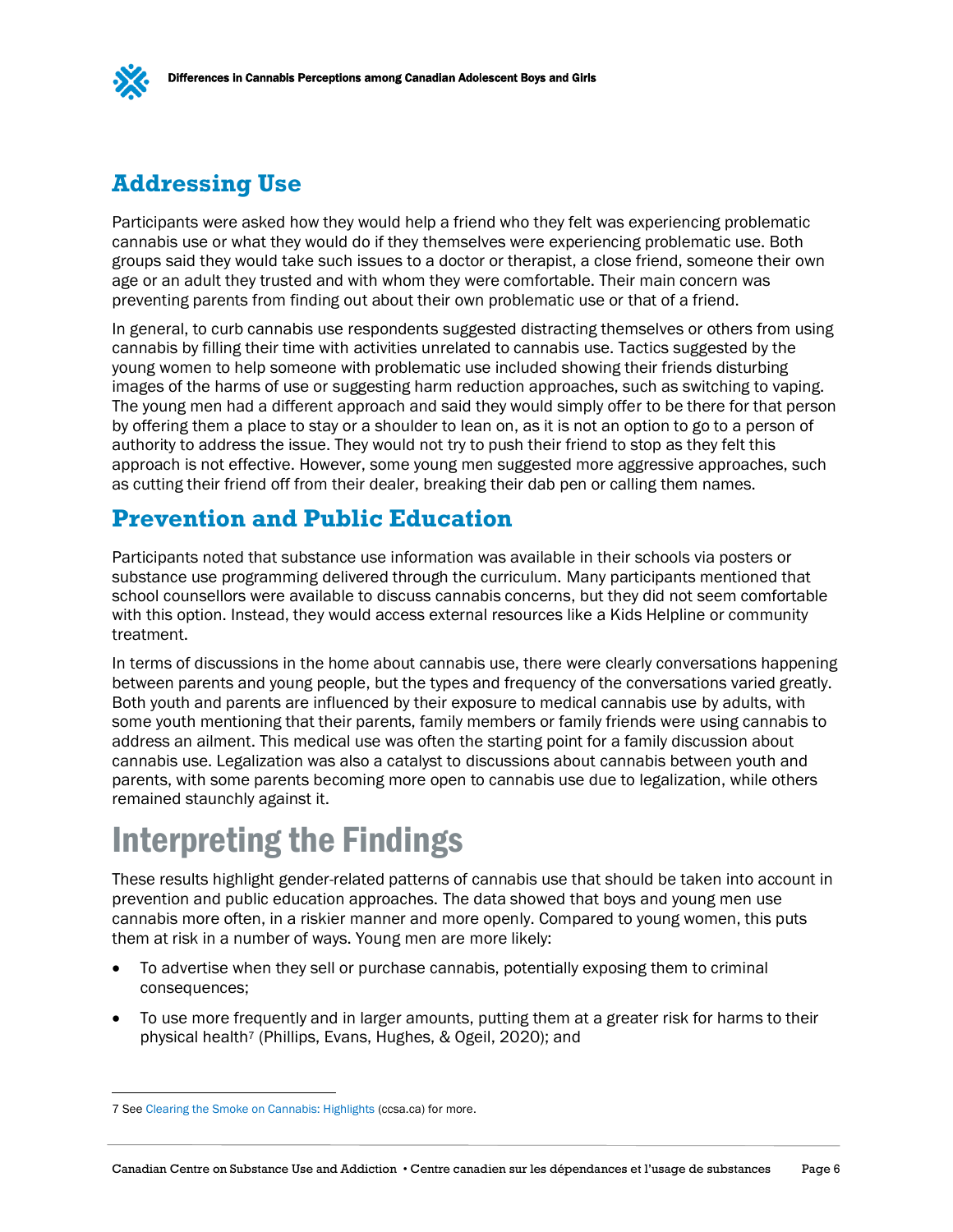

• To use alone, putting them at a greater risk for harms such as mental illness and cannabis dependence (Spinella, Stewart, & Barrett, 2019).

Young women are at an increased risk for other types of harms, such as:

- Reduced safety due to purchasing illicit cannabis while alone; and
- Increased social disapproval that may cause young women to hide use, resulting in fewer opportunities for identifying problematic use and a decreased likelihood they will seek treatment (Agterberg, Schubert, Overington, & Corace, 2020).

## <span id="page-10-2"></span><span id="page-10-0"></span>Key Considerations

These findings indicate that gender plays a role in the ways in which young people perceive and use cannabis and their corresponding risk for harms. Understanding these gendered factors can help ensure that prevention, public education and harm reduction efforts are tailored appropriately. Tailored messaging for boys and young men could include messaging about the legal ramifications of underage cannabis selling, purchasing and use, as well as the risk of heavy and frequent use on the body and brain. Girls and young women could be made aware of the safety risk of purchasing cannabis while alone or in unknown environments, and should be encouraged to seek treatment if they feel their use is becoming problematic.

Other considerations include:

- Youth are still uncomfortable talking to parents or teachers about cannabis use. There needs to be continued efforts to encourage conversations around cannabis use with youth, including in the home and by non-authoritarian trusted others.
- Most participants felt there needed to be a serious problem before help or intervention was appropriate. This points to the need for increased education on the early identification of cannabis use disorders.
- Peers play an important role in cannabis use among youth. Young people are using social media to promote and sell cannabis and to communicate with peers about cannabis. There may be an opportunity to target those at-risk for substance use using social media and advertising (Nhean et al., 2014; Sawdey, Hancock, Messner, & Prom-Wormley, 2017).



# <span id="page-10-3"></span><span id="page-10-1"></span>Limitations

This study is limited to data from two genders: young women and young men. No participants in the study identified as non-binary or transgender. Data is not meant to be representative of the Canadian population. Due to the small sample size for the study, caution must be taken before generalizing results.<sup>8</sup> The size of the sample does now allow for the ability to identify findings based

<sup>8</sup> Acknowledgment of the small sample size is not meant to undermine the potential impact of the data as there was no evidence indicating that participants were in some manner unique from other youth across Canada.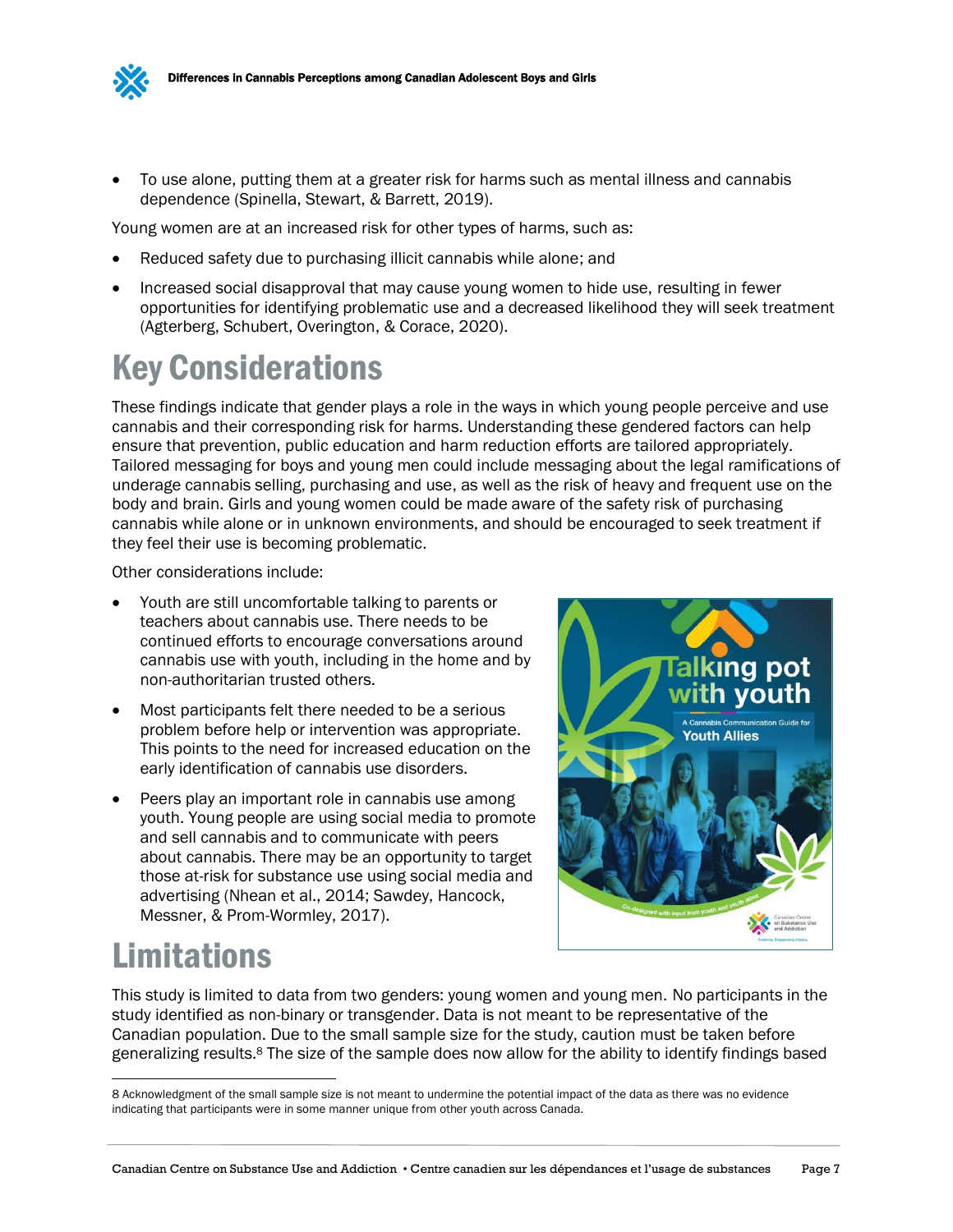

on participant sex, race, culture or frequency of cannabis use, which can impact cannabis perceptions (Cunningham, 2020). Finally, gender roles, norms and relations change over time, and are differently experienced by different cultural groups. Hence, the perceived gendered factors reported in this report might change within groups or be different among groups, both of which possibilities need to be monitored.

# <span id="page-11-2"></span><span id="page-11-0"></span>**Conclusion**

This qualitative study identified how gendered factors can contribute to the risk for harms of cannabis use in young people and suggests that young men and women face risks for different harms. The study supports the continued monitoring of gendered factors in cannabis use and the tailoring of prevention and public education efforts to gender and gender roles (Hemsing & Greaves, 2020). Future qualitative research could explore cannabis usage patterns among non-binary genders, and by sexual orientation, race, culture and ethnicity.

### <span id="page-11-3"></span><span id="page-11-1"></span>**Other Resources**

- [The Brain Story](https://www.albertafamilywellness.org/what-we-know/the-brain-story)
- [Clearing the Smoke on Cannabis: Highlights](https://www.ccsa.ca/clearing-smoke-cannabis-highlights)
- [Sex, Gender &](https://bccewh.bc.ca/wp-content/uploads/2020/05/Sex-Gender-Vaping-Info-Sheet.pdf) Vaping
- [SGBA+ Cannabis Routes of Administration](https://bccewh.bc.ca/wp-content/uploads/2020/04/Cannabis-SGBA-ROA-Toolkit_Part-1.pdf)
- [Sex, Gender and Cannabis](https://bccewh.bc.ca/wp-content/uploads/2020/05/CEWH-02-IGH-Handout_Cannabis.pdf)
- [The High Way Home?](https://thehighwayhome.ca/)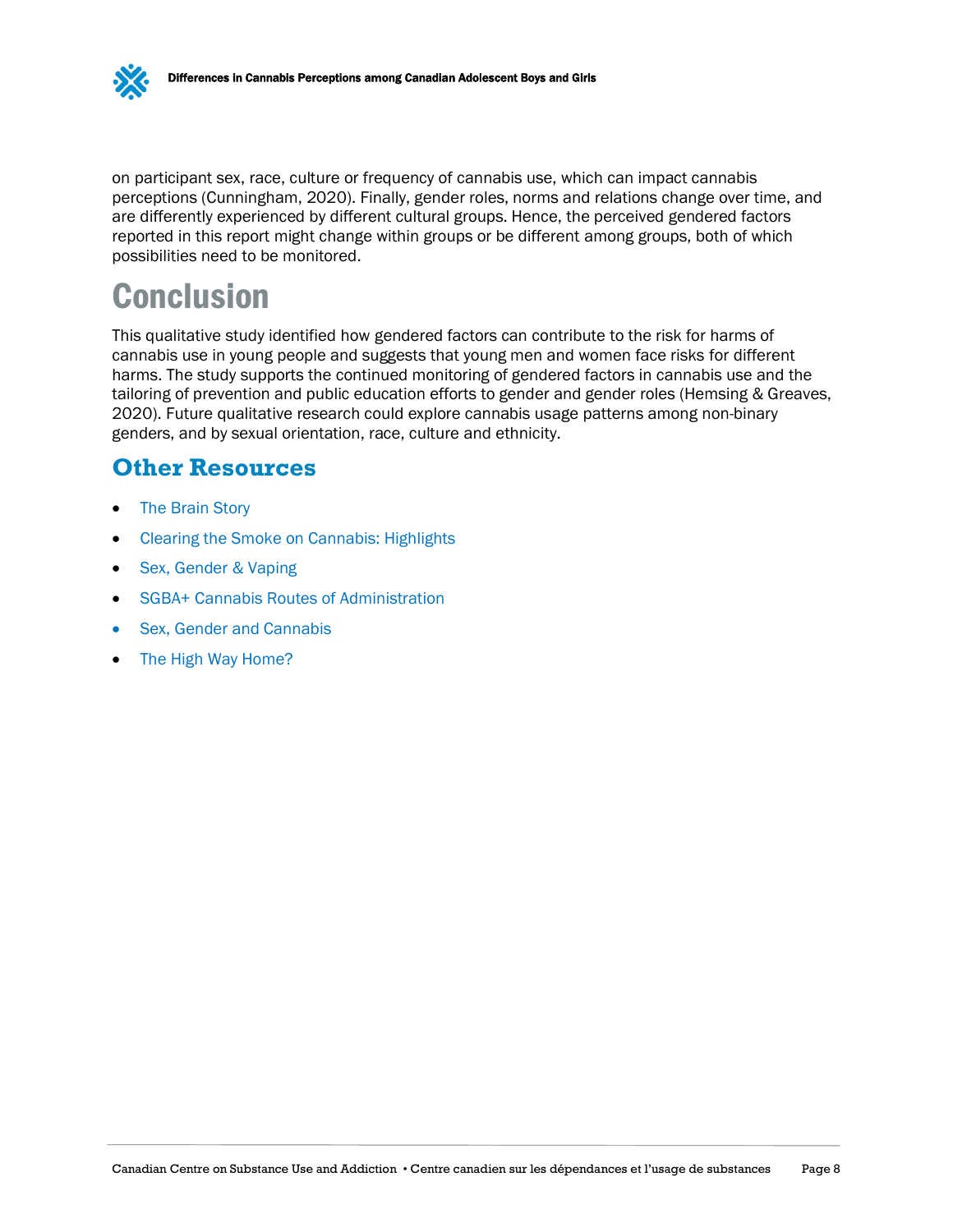

## <span id="page-12-1"></span><span id="page-12-0"></span>References

- Agterberg, S., Schubert, N., Overington, L., & Corace, K. (2018). Treatment barriers among individuals with co-occurring substance use and mental health problems: Examining gender differences. *Journal of Substance Abuse Treatment, 112,* 29–35*.*
- Brabete, A. C., Greaves, L., Hemsing, N., & Stinson, J. (2020). Sex- and gender-based analysis in cannabis treatment outcomes: A systematic review. *International Journal of Environmental Research and Public Health, 17*(3), 872.
- Braun, V., & Clarke, V. (2006). Using thematic analysis in psychology. *Qualitative Research in Psychology*, 3, 77–101
- Chen, L.-Y., Martins, S.S., Strain, E.C., Mojtabai, R., & Storr, C.L. (2018). Sex and age differences in risk factors of marijuana involvement during adolescence. *Addictive Disorders & Their Treatment, 17*(1), 29–39.
- Cunningham, J. (2020). Beliefs about cannabis at the time of legalization in Canada: Results from a general population survey. *Harm Reduction Journal, 17* (2). Retrieved from <https://harmreductionjournal.biomedcentral.com/articles/10.1186/s12954-019-0353-z>
- Dahl, S.L., & Sandberg, S. (2015). Female cannabis users and new masculinities: The gendering of cannabis use. *Sociology, 49*(4), 696–711.
- Fogel, J.S., Kelly, T.H., Westgate, P.M., & Lile, J.A. (2017). Sex differences in the subjective effects of oral DELTA9 -THC in cannabis users. *Pharmacology Biochemistry and Behavior, 152*, 44–51.
- Friese, B., Slater, M.D., Annechino, R., & Battle, R.S. (2016). Teen use of marijuana edibles: A focus group study of an emerging issue. *Journal of Primary Prevention, 37*(3), 303–309.
- Frith, H., & Gleeson, K. (2004). Clothing and embodiment: Men managing body image and appearance. *Psychology of Men & Masculinity*, 5(1), 40–48.
- Goncy, E.A., & Mrug, S. (2013). Where and when adolescents use tobacco, alcohol, and marijuana: Comparisons by age, gender, and race. *Journal of Studies on Alcohol and Drugs, 74*(2), 288– 300.
- Greaves, L. & Hemsing, N. (2020). Sex and gender interactions on the use and impact of recreational cannabis. *International Journal of Environmental Research and Public Health, 17*(2), 509.
- Hammond, D., Reid, J.L., Rynard, V.L., Fong, G.T., Cummings, K.M., McNeill, A., . . . White, C.M. (2019). Prevalence of vaping and smoking among adolescents in Canada, England, and the United States: Repeat national cross sectional surveys. *British Medical Journal, 365*(8204), l2219.
- Hemsing, N., & Greaves, L. (2020). Gender norms, roles and relations and cannabis-use patterns: A scoping review. *International Journal of Environmental Research and Public Health, 17*(3), 947.
- Johnston, L.D., Miech, R.A., O'Malley, P.M., Bachman, J.G., Schulenberg, J.E., & Patrick, M.E. (2020). *Monitoring the Future national survey results on drug use 1975–2019: Overview, key findings on adolescent drug use*. Ann Arbor: Institute for Social Research, University of Michigan.
- Kerridge, B.T., Pickering, R., Chou, P., Saha, T.D., & Hasin, D.S. (2018). DSM-5 cannabis use disorder in the National Epidemiologic Survey on Alcohol and Related Conditions-III: Gender-specific profiles. *Addictive Behavior, 76*, 52–60.